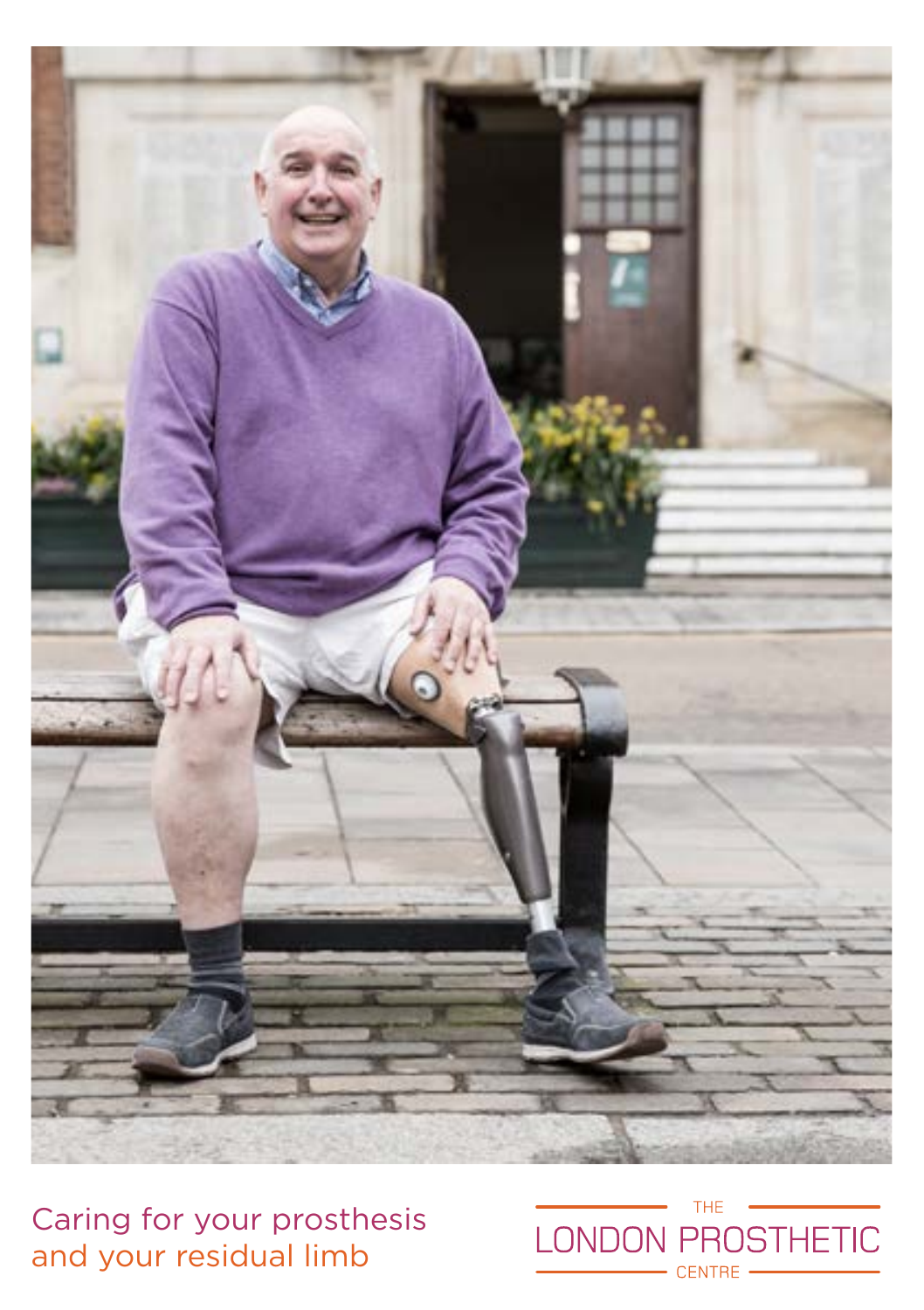### Follow Up Care

It is important to allow your residual limb to adapt to your new prosthesis. A gradual increase in your wearing time can make the difference between a comfortable and painful transition. Your residual limb volume may reduce during the first few weeks of wearing a new prosthesis, especially if this is your first prosthesis.

• With your eyes and your hands (especially if you have altered sensation from a neuropathy, poor circulation, or diabetes) to avoid blisters and skin damage.

If your skin is broken, do not wear the prosthesis until you have seen your prosthetist. Many prosthetic users also find it necessary to add or change socks throughout the day. It is normal to accommodate the constant changes of volumes in the residual limb. If using a silicone liner, make sure this is cleaned daily and dry before it is worn against your skin.

#### Prosthesis Care

Your socket should be wiped out regularly with a damp cloth and allowed to dry thoroughly. Never use direct heat to dry the socket. Your prosthesis will, like all things mechanical, require maintenance from time to time. If you notice your prosthesis becoming noisy, difficult to use or ill-fitting, please contact your prosthetist. Never try to repair it yourself.

- Do not use oil or any other lubricant on your prosthesis
- Do not loosen any screws or bolts as this may be dangerous
- Do not try to modify your socket in any way.

The importance of a correct fitting prosthesis to the health, comfort and gait of the amputee cannot be exaggerated.

#### What if the prosthesis doesn't fit correctly?

Follow-up is as important as the initial fitting. You will need to make several visits for adjustments with the prosthetist as well as training with a therapist. They can help you ease pressure areas, adjust alignment, work out any problems, and regain the skills you need to adapt to life after limb loss. Tell your prosthetist if the prosthesis is uncomfortable, too loose or too tight, or causing any skin issues such as blisters. Ask questions about things you need or want to do. Communicate honestly about your needs. The more you communicate with your prosthetist and therapist, the better you will be able to succeed with a prosthesis.

#### How long will my prosthesis last?

Depending on your age, activity level and growth, the prosthesis can last anywhere from several months to several years. In the early stages after limb loss, many changes occur in the residual limb that can lead to shrinking of the limb. The greatest amount of volume loss occurs within the first six months following amputation. This may require socket changes, the addition of socks, or changes in the alignment and/or replacement of the socket. Later on, increased activity level and desire for additional function can necessitate a change in the prosthetic or its parts. Once the prosthesis is comfortably adjusted and you are functioning at the desired level of activity, the prosthesis needs only minor repairs or maintenance and can last for an average of three years.

## Residual Limb Care

Examination and care of your residual limb should become part of your daily routine.

- You should wash your residual limb daily with warm water and nonperfumed soap. You may have to do this more often if your skin perspires in warm weather.
- Always ensure your skin is completely dry after washing. A moisturising cream should be used if your skin is very dry before bedtime or when you are not wearing your prosthesis.
- Avoid oils and talcum powder unless they have been prescribed by a doctor as they may lead to irritation and skin damage.
- Check your residual limb every day for signs of chafing, pressure points, excess reddening, blisters and cracks in the skin or other skin disorders. A mirror may help you to check your skin, especially at the back.



If you regularly take baths, do not leave your residual limb submerged in water for long periods of time because the water will soften the skin on the residual limb, making it more vulnerable to injury. The size of the residual limb may change as swelling goes down, meaning the number of socks you need to use may vary. Make sure you change the socks every day to maintain a hygienic environment. If you think you may be developing a skin infection, contact your prosthetist or GP for advice.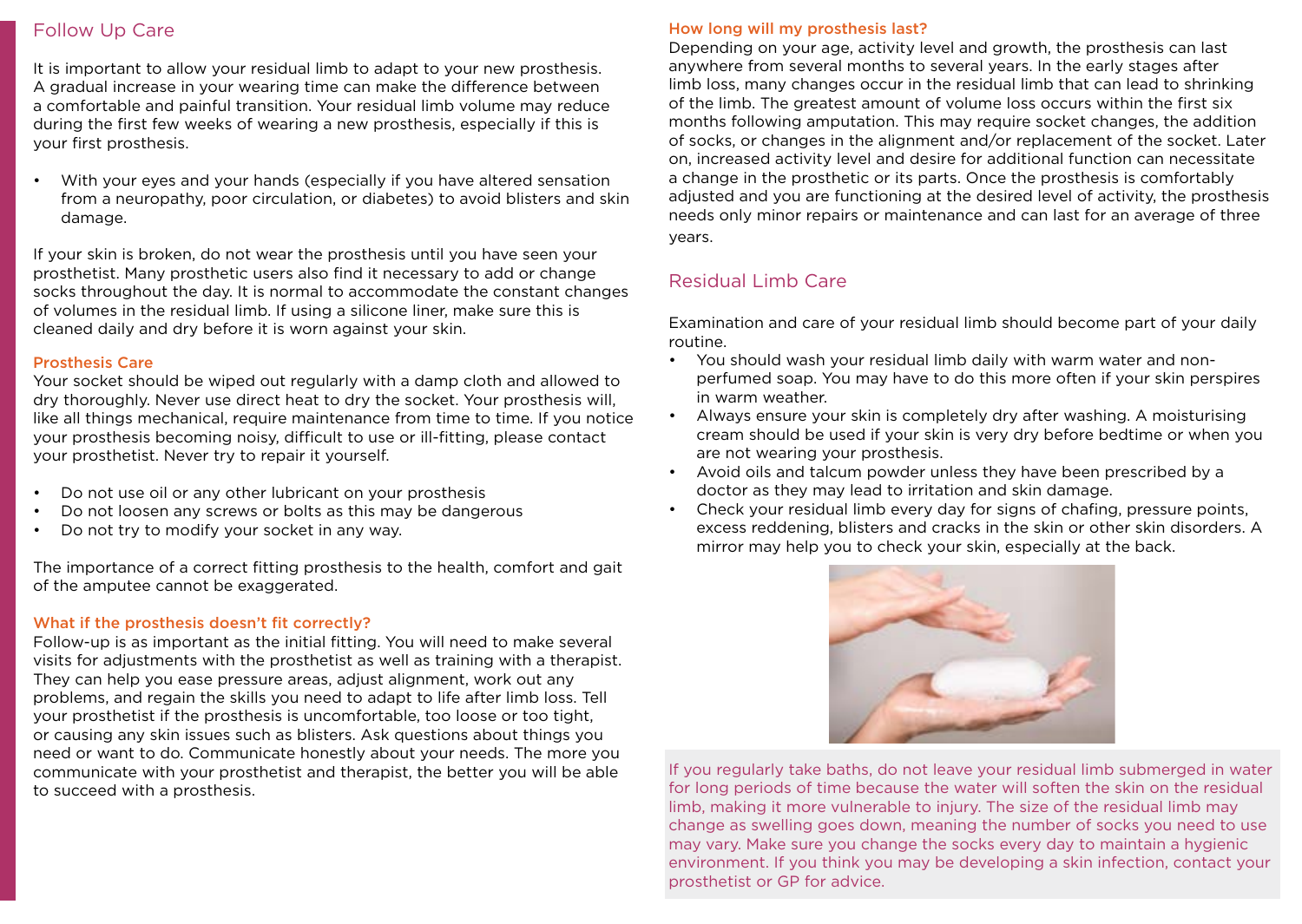

Customised exclusively for you

be unique, be true, be yourself!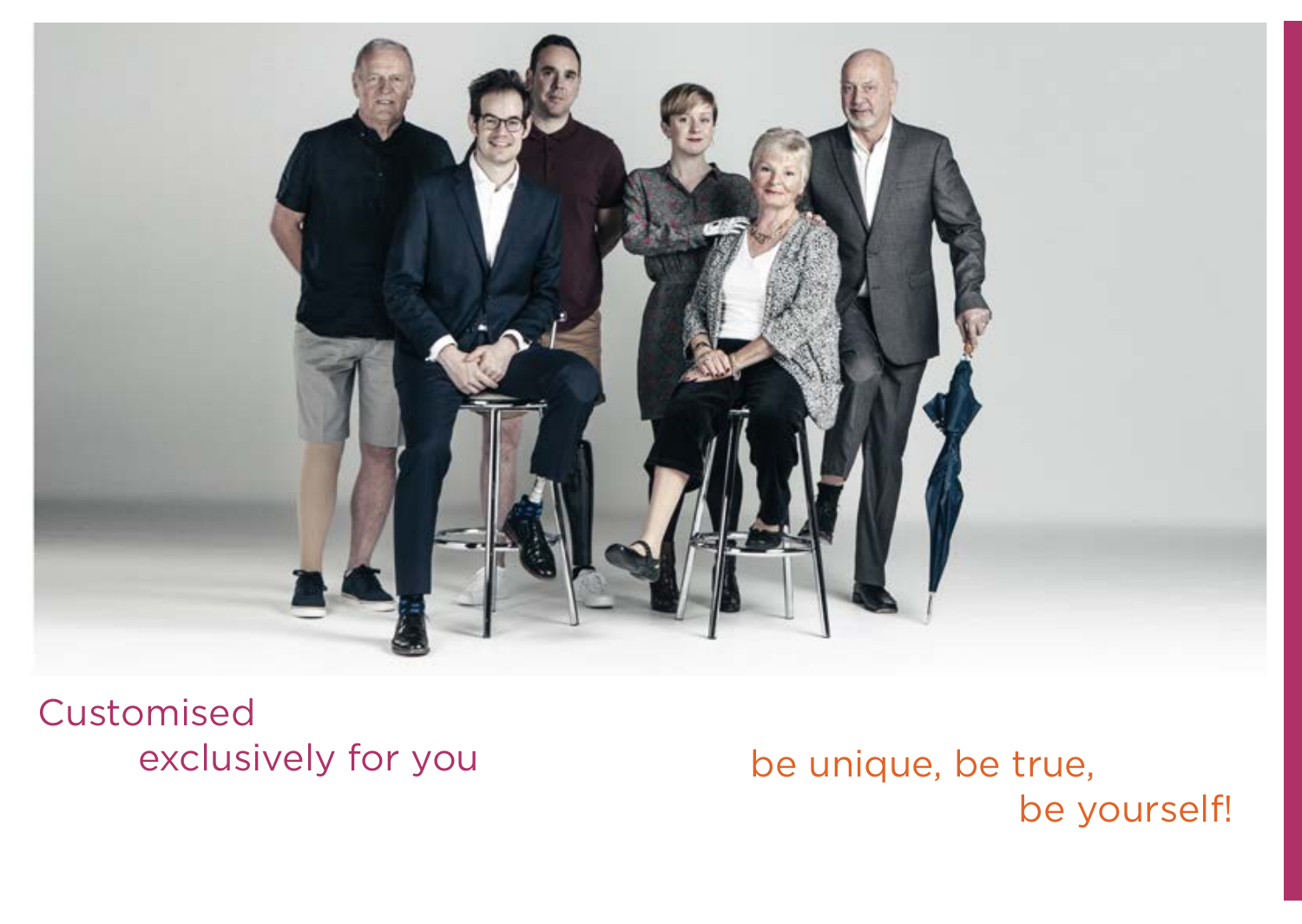### Socks and liners care

You will receive several socks with your prosthesis. With this supply of socks, you will be able to better manage your fit. Every time you put on the prosthesis, it is important that you are aware of how many socks you have on. If the socket is loose and your limb slides in too easily, you need to add a (thin, thick or half half) sock; if the socket is feeling tight then reduce your fit by a sock.

This process may need to be repeated throughout the day as your limb will change in volume. It is ideal to have the best fit possible with the least amount of socks. Understanding prosthetic sock management is key to avoiding skin breakdown and irritation. With the proper fit and follow-up the chances of having a healthier residuum will increase.

## Our Aim

Our aim is to give you as much advice and information to help you along your journey and we hope you find the information useful.

If you have any queries or concerns about your prosthesis or for more information contact us at 020 8789 6565 or 077526 86439, email: enquiries@thelondonprosthetics.com



# Rehabilitation Care

To help develop greater independence, improved mobility and increased activity, physiotherapy, occupational therapy and psychological counselling is vital Therapist will perform home or clinic evaluations and design a specific therapy program that will meet your needs. They will also address concerns such as returning to work, personal life, school and leisure activities